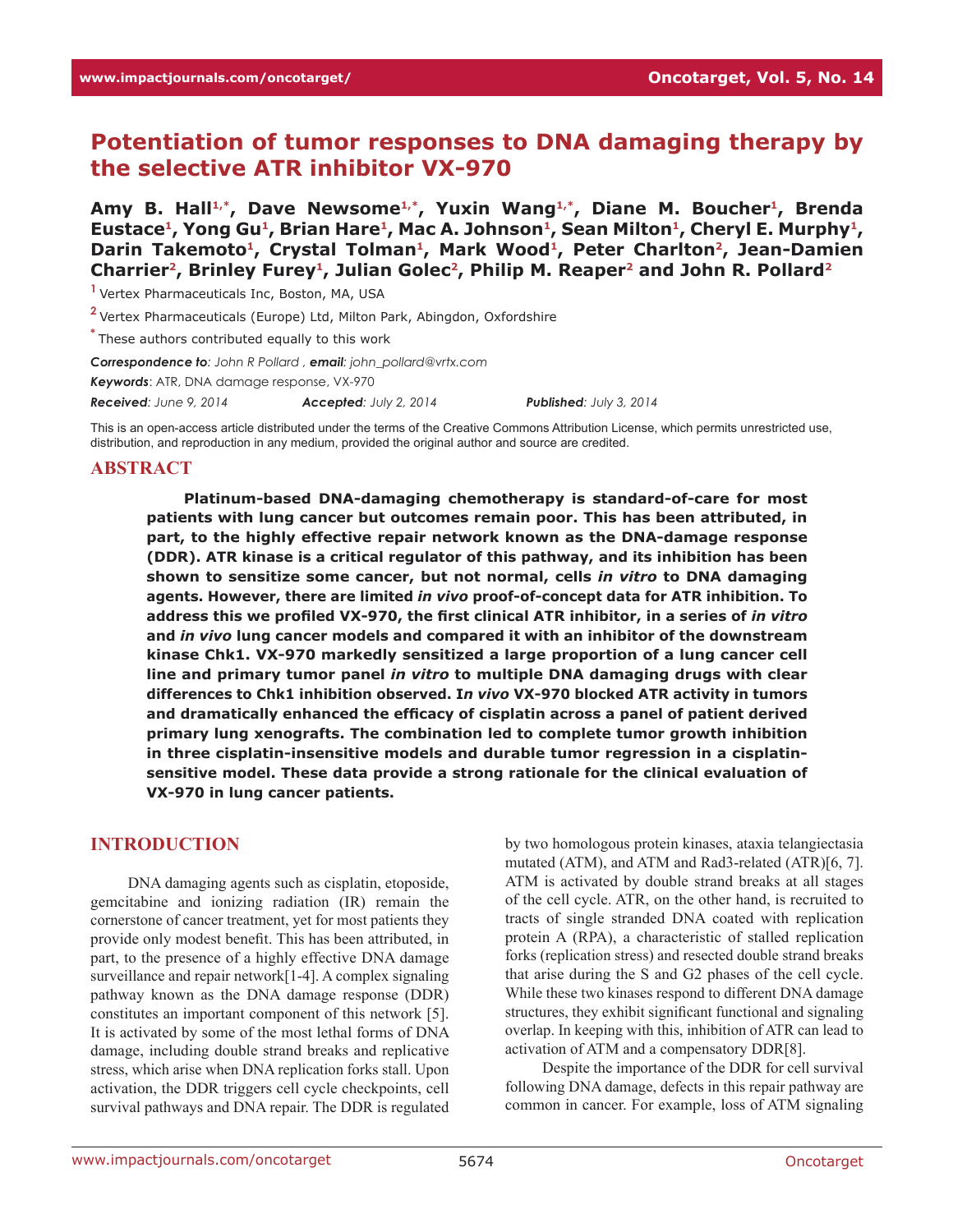capacity is frequently observed, either through loss of expression of ATM itself, or through defects in upstream regulators and downstream effectors such as p53[9-12]. It is believed that such defects in the DDR facilitate the emergence and proliferation of genetically unstable cancer cells[13]. Although defects in ATM signaling appear to confer a growth advantage, they cause a reliance on remaining DDR components, such as ATR, and thus provide an 'Achilles' heel' that could be targeted by new drugs. Consistent with this hypothesis we, and others, have shown that biological depletion or inhibition of ATR dramatically sensitizes cell lines lacking ATM or p53 function to DNA damaging drug mediated apoptotic cell death[8, 14-19]. In addition, mechanisms that increase replicative stress in cancer cells also appear to drive a reliance on the DDR, and ATR specifically, for survival. These include expression of common oncogenes such as Myc and Ras, and an hypoxic microenvironment[20-24].

Clinical evidence that DNA repair proficiency can influence response to DNA damaging therapy is emerging. For example, ovarian cancer patients harboring loss-offunction of the BRCA1/2 homologous recombination repair (HRR) proteins, respond better to platinum-based therapy than those patients with wild-type BRCA[4, 25, 26]. Furthermore, non-small cell lung cancer (NSCLC) patients with compromised ERCC1 function (a protein involved in various DNA repair pathways including HRR) have similarly improved responses to cisplatinbased therapy[2]. Taken together these observations have fueled interest in identifying drug candidates that target components of the DDR such as ATM, ATR, DNA-PK and the checkpoint kinases Chk1 and Chk2. Of these, only inhibitors of Chk1/2, and very recently of ATR, have entered clinical studies.

Lung cancer is the second most common cancer and a leading cause of cancer mortality. In the US alone it is estimated that over 200 000 new cases of lung cancer are diagnosed each year[27] [28]. Small cell lung cancer accounts for 10-15% of the overall lung cancer population with first line standard-of-care a doublet of a platinum drug (cisplatin or carboplatin) and etoposide. Although many patients initially respond to such treatment, almost all relapse[29]. NSCLC accounts for about 85% of the overall incidence of lung cancer[27]. The discovery of 'targeted' drugs such as erlotinib, that blocks aberrant EGFR signaling in patient with mutant EGFR, and crizotinib that blocks ALK signaling in patients expressing the EML4-ALK driver fusion protein, has led to improvements in NSCLC therapy for a small population of patients. However, the majority of patients are not candidates for treatment with such drugs[30] and for these patients standard-of-care remains platinumbased chemotherapy and survival is typically less than 12 months [28]. Clearly, there remains a high need for new therapies. Common characteristics of lung cancer, particularly NSCLC, are the widespread expression of oncogenes that drive replication stress (e.g. K-ras) and high frequency of defects in the ATM-p53 signaling pathway. For example, in one comprehensive analysis >80% of squamous cell NSCLC carried a mutation in the *TP53* gene, which is believed in many cases to lead to p53 loss-of-function[31]. This combination of high replication stress and defective ATM signaling may provide a strong reliance on ATR for survival following DNA damage. Consequently, the combination of an ATR inhibitor with agents such as cisplatin could be an attractive therapeutic option for lung cancer and for other indications that have a reliance on ATR for survival following treatment with DNA damaging therapy.

VX-970 (previously referred to as VE-822[18]) was the first potent and highly selective inhibitor of ATR to enter clinical studies (EUDRACT: 2012-003126- 250, ClinicalTrials.gov: NCT02157792). In this report, extensive *in vitro* and *in vivo* evidence is provided to support the hypothesis that ATR inhibition can improve lung cancer patient responses to DNA damaging agents. Specifically, VX-970 markedly sensitized a large proportion of NSCLC cell lines, but not normal cells, to multiple DNA damaging drugs. Consistent with prior reports, matched cell lines differing only in p53 status confirmed that p53 loss of function, through deletion, influences cell sensitivity to ATR inhibition. In addition, VX-970 at well-tolerated doses, was shown to dramatically improve responses to cisplatin across a panel of primary patient-derived xenograft models. Finally, cell responses to VX-970 were compared with an inhibitor of the ATR substrate, Chk1. This highlighted significant differences between the two approaches, which may have important consequences to how these agents can be most effectively used in the clinic.

# **RESULTS**

# **VX-970 inhibits cisplatin-induced phosphorylation of Chk1 and increases levels of DNA damage markers** *in vitro*

VX-970 (also referred to as VE-822[18], Figure 1A) is a highly potent and selective, ATP competitive, inhibitor of ATR[18]. We previously reported that VX-970 inhibits ATR in biochemical assays with a Ki <200pM and that it has excellent selectivity over a panel of other kinases. Most notably VX-970 has >100-fold selectivity for ATR over the related phosphatidylinositol 3' kinase-related kinases (PIKK) including ATM and DNA-PK, both of which are involved in alternative DNA repair processes. We also showed that ATR potency and selectivity is retained in cells; VX-970 blocks ATR driven phosphorylation of H2AX with an IC50 of 19nM, compared with an IC50 of 2.6µM and 18µM for inhibition of ATM and DNA-PK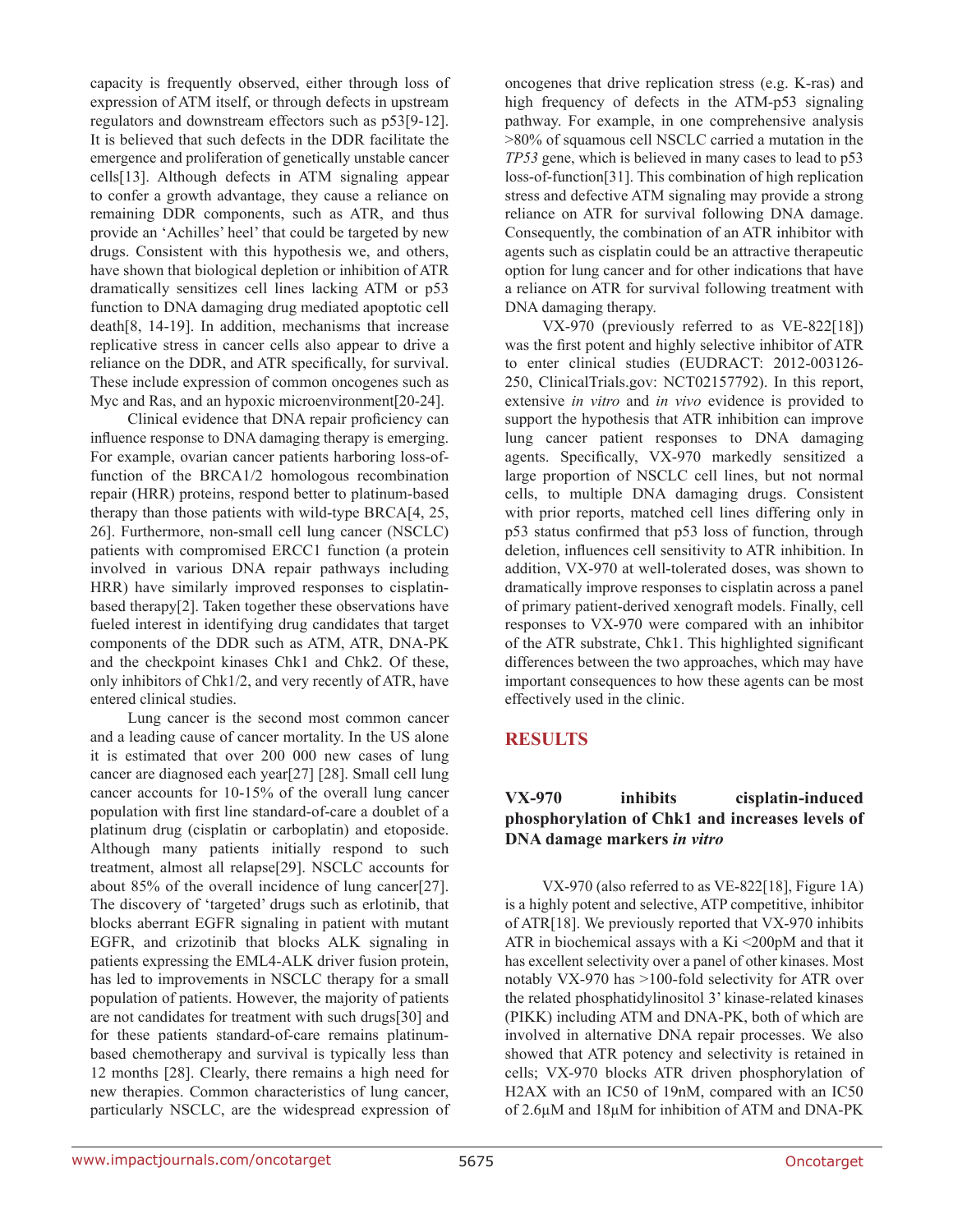mediated signaling respectively [18].

To demonstrate the impact of VX-970 on cisplatininduced ATR signaling and DNA repair, H2009 lung cancer cells were treated with VX-970 and cisplatin as single agents or in combination (Figure 1B). ATR activity was assessed by measuring P-Chk1 (S345) and DNA damage accumulation by P-H2AX (S139) and P-KAP1 (S824). VX-970 treatment alone inhibited background levels of P-Chk1 and led to mild induction of P-H2AX and P-KAP1. Cisplatin alone resulted in elevation of P-Chk1, P-H2AX and P-KAP1 above background. Cotreatment with VX-970 and cisplatin resulted in a VX-970 concentration-dependent suppression of cisplatin-induced P-Chk1 and a concurrent marked increase in P-H2AX and P-KAP1. These data are consistent with inhibition of ATR leading to the accumulation of DNA damage.

### **VX-970 synergizes with DNA damaging agents in lung cancer cell lines**

Inhibition of ATR or its downstream substrate, Chk1, has been shown to sensitize cancer cells to certain





**Figure 1:** VX-970 is a potent and selective inhibitor of ATR. (A) Chemical structure of VX-970. (B) Exponentially growing H2009 cells were treated overnight (17 h) with the indicated concentrations of VX-970 alone (*lanes 1-6*) or in combination with 20 µM cisplatin (*lanes 7-12*). Cells were then harvested and analyzed for the expression of P-Chk1-S345, P-H2AX-S139 and P-KAP1-S824 by immunoblotting.

DNA damaging drugs and ionizing radiation (IR). The long-held view has been that these two proteins operate on the same linear pathway[32]. However, a recent study using VE-821 (an analog of VX-970) and a Chk1 inhibitor, in a small number of ovarian cancer lines, concluded that the sensitization profiles of these two compounds can be different[33]. In order to get a better understanding, we assessed the ability of VX-970 and the Chk1 inhibitor AZD7762[34] to sensitize a panel of 35 lung cancer cell lines to five DNA damaging drugs: cisplatin, oxaliplatin, gemcitabine, etoposide and SN38, the active metabolite of irinotecan (Figure 2, Supplementary Figures 1 and 2,



**Figure 2:** ATR inhibition sensitizes lung cancer cells to DNA damaging agents. (A) Analysis of shifts in the concentration of DNA damaging agent required to inhibit cell viability by 50% (IC $_{50}$ ) was used to determine the synergistic or antagonistic effects of a DDR inhibitor. Heat map representing the  $IC_{50}$  shift with the largest absolute value observed with VX-970 or AZD7762 in combination with cisplatin, etoposide, gemcitabine, oxaliplatin and irinotecan across a panel of 36 lung cell lines at 96 h. The colors represent a shift range from -10 (antagonism-blue) to +10 (synergy-red). (B) Histograms showing the percentage of cell lines with > 3-fold (top panel) or 10-fold (bottom panel) synergy with VX-970 (ATR) or AZD7762 (Chk1/2) in combination with cisplatin, oxaliplatin, irinotecan, gemcitabine and etoposide. (C) Impact of p53 on response to VX-970 in A549 cells. Histogram depicts maximum IC<sub>50</sub> shift in vector control and p53 knockdown cells observed with VX-970 in combination with cisplatin, etoposide, gemcitabine, oxaliplatin and irinotecan.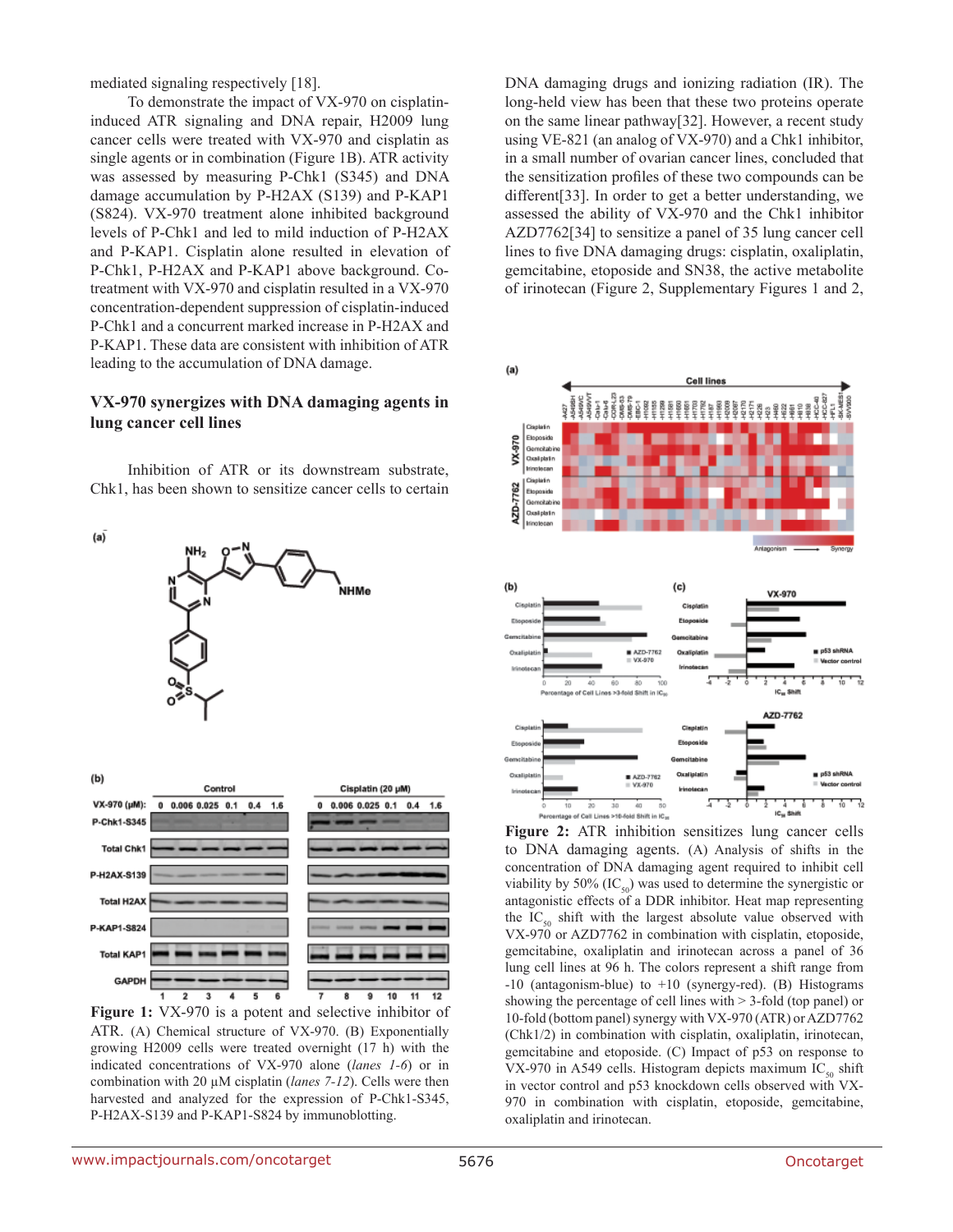**Table 1: VX-970 sensitizes primary human lung tumor cells to cisplatin** *in vitro***.** 

| Tumor ID  | MAX $IC_{50}$ Shift | Cisplatin IC <sub>50</sub> ( $\mu$ M) |
|-----------|---------------------|---------------------------------------|
| OD35982   | 0.9                 | 3.0                                   |
| OD29498   | 12                  | 3.2                                   |
| OD26749   | 13                  | 5.1                                   |
| OD26131   | 2.1                 | 16.8                                  |
| OD33966   | 4.2                 | 5.2                                   |
| BDG121410 | 43.0                | 29.1                                  |
| OD29607   | 1112.2              | 14.9                                  |

IC<sub>50</sub> values for cisplatin calculated from *in vitro* human primary tumor experiments and the maximum shift in  $IC_{50}$ value for cisplatin in the presence of VX-970.

Supplementary Table 1). Sensitization was determined by measuring the maximum shifts in  $IC_{50}$  values (cell viability) for the DNA damaging drug in the presence or absence of the DDR inhibitor. The data are presented as a heatmap (Figure 2A) and as histograms that show the percentage of lines with >3-fold or >10-fold shifts in IC<sub>50</sub> (Figure 2B). VX-970 sensitized (defined by  $>$ 3-fold  $IC_{50}$  shift) over 40% of cell lines to all of the five drugs. The effect of VX-970 was most evident with cisplatin or gemcitabine co-treatment, where >75% of cell lines were sensitized ( $>3$ -fold IC<sub>50</sub> shift). In contrast, against a non-cancer lung cell line (HFL1), sensitization was only observed in combination with gemcitabine (Figure 2A). AZD7762 showed a similar profile to VX-970 in combination with gemcitabine, SN38 and etoposide. However, in combination with platinating drugs, AZD7762 was far less effective than VX-970 (<50% cells sensitized to cisplatin and <10% sensitized to oxaliplatin). When the data were analyzed to identify highly responsive lines (defined by >10-fold IC<sub>50</sub> shift), we found that VX-970 hypersensitized >40% of cell lines to cisplatin. In contrast AZD7762 hypersensitized only 10% of cell lines to cisplatin, but was more effective in combination with gemcitabine than VX-970 (40% of lines hypersensitized to AZD7762 vs 14% with VX-970). These data show that ATR and Chk1 inhibitors have different sensitization profiles, with VX-970, the ATR inhibitor, most effective in combination with platinating agents and AZD7762, the Chk1 inhibitor, most effective in combination with gemcitabine.

Using isogenically matched cell pairs, a number of studies have demonstrated that disruption of ATM/ p53 function promotes sensitivity to inhibition of the ATR pathway. This has been attributed to a synthetic lethal relationship between the ATR and ATM signaling pathways[8, 14-17, 19]. However, it has also been shown that ATR pathway inhibitors can still sensitise ATM/p53 competent cells to DNA damaging agents[8, 14, 21, 35]. To examine the impact of p53 status on cellular response, we first assessed VX-970 in combination with five DNA damaging drugs on a pair of isogenic A549 cells stably transfected with either p53 shRNA or a scrambled RNA control vector. In all cases the combination of VX-970 with a DNA damaging drug was more effective in the p53 knockdown line (Figure 2C). In contrast, responses for AZD7762 where only affected by p53 function in combination with gemcitabine and cisplatin. To investigate the role of p53 across a heterogeneous set of cell lines we looked at the correlation of *TP53* mutational status with cell sensitivity (defined by  $>3$ -fold IC<sub>50</sub> shift). *TP53* mutational status was used as this is readily measurable in the clinic, in contrast to p53 function. Although no significant correlations were observed (*P*>0.05), an interesting but non-significant trend was found with the combination of VX-970 and cisplatin (odds ratio of 6.1, *P* <0.08). For all other combinations no correlation was observed. Furthermore, no correlation was found with response and histological background of the cell lines (data not shown).

# **VX-970 synergizes with cisplatin in primary human lung tumor cells** *in vitro*

To further explore the clinical potential of VX-970, we assessed it in combination with cisplatin *in vitro* against seven primary human NSCLC tumors from a range of histopathological subtypes (Supplementary Table 3). Responses were determined by CellTiter-Glo as a measure of cell viability and synergy was assessed using a statistical Bliss analysis (Figure 3) or by determining the impact of VX-970 on the IC<sub>50</sub> for cisplatin (Table 1). The seven tumors showed varying responses to cisplatin monotherapy with IC<sub>50</sub> values over the range 3.0  $\mu$ M – 29.1 µM. Marked synergy (log volume >20) was observed between VX-970 and cisplatin for four of the seven tumors, and for three of these the  $IC_{50}$  for cisplatin was reduced by >3-fold on addition of VX-970. Interestingly,



**Figure 3:** VX-970 synergizes with cisplatin across a range of human primary lung tumor models *in vitro*. Dissociated tumor cells were treated in triplicate *in vitro* with a matrix of VX-970 and cisplatin concentrations, and synergy or antagonism was analyzed at the 95% confidence interval with MacSynergy II software. Degree of synergy, shown as positive log volume, and antagonism, shown as negative log volume, are shown.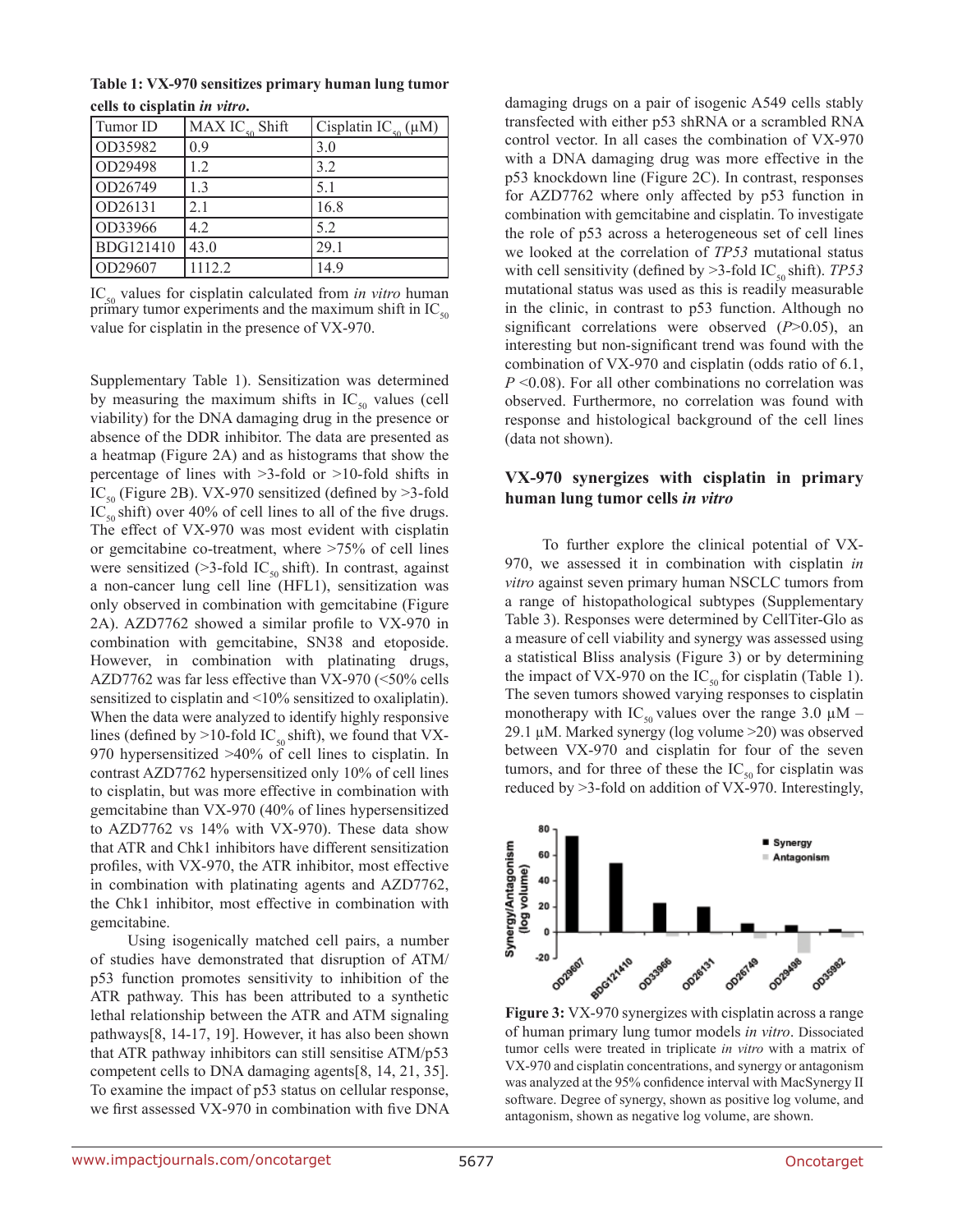tumors with poor response to cisplatin monotherapy were the tumors that demonstrated the greatest synergy with VX-970. There was no apparent relationship between *TP53* status and response. Consistent with observations on the H2009 cell line, treatment of these primary tumors with VX-970 led to a concentration-dependent inhibition of cisplatin-induced P-Chk1 and elevation of P-H2AX and P-KAP1 (Supplementary Figure 3).

# **VX-970 enhances the efficacy of cisplatin in patient-derived lung tumor xenografts**

We next tested the efficacy of VX-970 in combination with cisplatin in SCID mice implanted with each of the seven primary lung tumors (Supplementary Table 3). Oral doses of VX-970 at 30 or 60 mg/kg for four consecutive days each week, alone or in combination with weekly IP doses of cisplatin at 3 mg/kg were well tolerated with a non-statistically significant decrease in body weight in some of the combination groups immediately following initiation of treatment (Supplementary Table 4). Body weight was gained between treatment cycles (a typical body weight profile is provided in Supplementary Figure 4 for tumor OD35982). VX-970 alone showed no significant single agent effect in any of the seven models. Cisplatin, on the other hand, gave a range of responses: three tumors were sensitive to cisplatin monotherapy (tumor growth inhibition >70%; OD26749, OD29498, BDG121410), one tumor was weakly sensitive (tumor growth inhibition 50-70%; OD33966), and three were resistant to cisplatin (tumor growth inhibition <20%; OD35982, OD26131, OD29607), Figure 4). Addition of VX-970 led to a statistically significant enhancement of cisplatin efficacy in six of the seven models examined ( $P \leq 0.05$ ; for BDG121410 P=0.1). Notably, the combination led to complete tumor growth inhibition in the three-cisplatin insensitive models and complete tumor regression in one cisplatin sensitive model (OD26749 model, Figure 4A). We selected the OD26749 model to further characterize the response of primary lung xenograft tumors to VX-970 alone and in combination with cisplatin.

## **VX-970 inhibits P-Chk1 and causes the accumulation of DNA damage in primary human xenografts**

Mice bearing OD26749 tumors were given a single dose of VX-970 (60 mg/kg PO) and cisplatin (3 mg/kg IP) either as monotherapy or in combination. ATR activity was measured by P-Chk1 western blot four hours after treatment (coincident with the  $C_{\text{max}}$  for VX-970) and DNA damage was measured by P-H2AX western blot, 48 hours after treatment (Figure 5A, Supplementary Figure 5). Treatment with VX-970 led to a significant inhibition of cisplatin-induced P-Chk1 and elevation of P-H2AX ( $P \leq$ 

0.05). In a separate study, tumor concentrations of VX-970 were determined from a single oral dose of 60 mg/kg. Correcting for protein binding, the maximum free–drug tumor concentration (Cmax) of VX-970 was 720nM, 4 hours after dosing. During the 48-hour period following administration of VX-970, free-drug tumor concentrations were maintained at over 230nM. These concentrations are substantially in excess of the cell  $IC_{50}$  for inhibition of ATR (19nM) but below the cell  $IC_{50}$  for inhibition of ATM or DNA-PK (2.6µM and 18µM respectively). Together the results indicate that at doses used in this study (60mg/ kg), VX-970 blocks ATR (but not ATM or DNA-PK) activity in tumors, leading to disruption of DNA repair and accumulation of cisplatin-mediated DNA damage.



**Figure 4: VX-970 enhances the therapeutic efficacy of cisplatin in patient-derived lung tumor xenografts.** (A-G) Human primary tumor tissues were passaged in SCID mice. Treatment started when the average tumor size was approximately 200 mm<sup>3</sup>. Tumor bearing mice were treated with vehicle, VX-970 (30 mg/kg in all models except 60 mg/kg in OD26749 and OD26131) PO, 4 consecutive days a week, alone and in combination with cisplatin (3 mg/kg IP, q7d), and cisplatin alone. Tumor volume and body weight were measured twice a week. Studies were terminated one or two days after the final dose of VX-970. Points show the mean tumor volume  $(mm<sup>3</sup>)$  for each treatment group (n=5-10).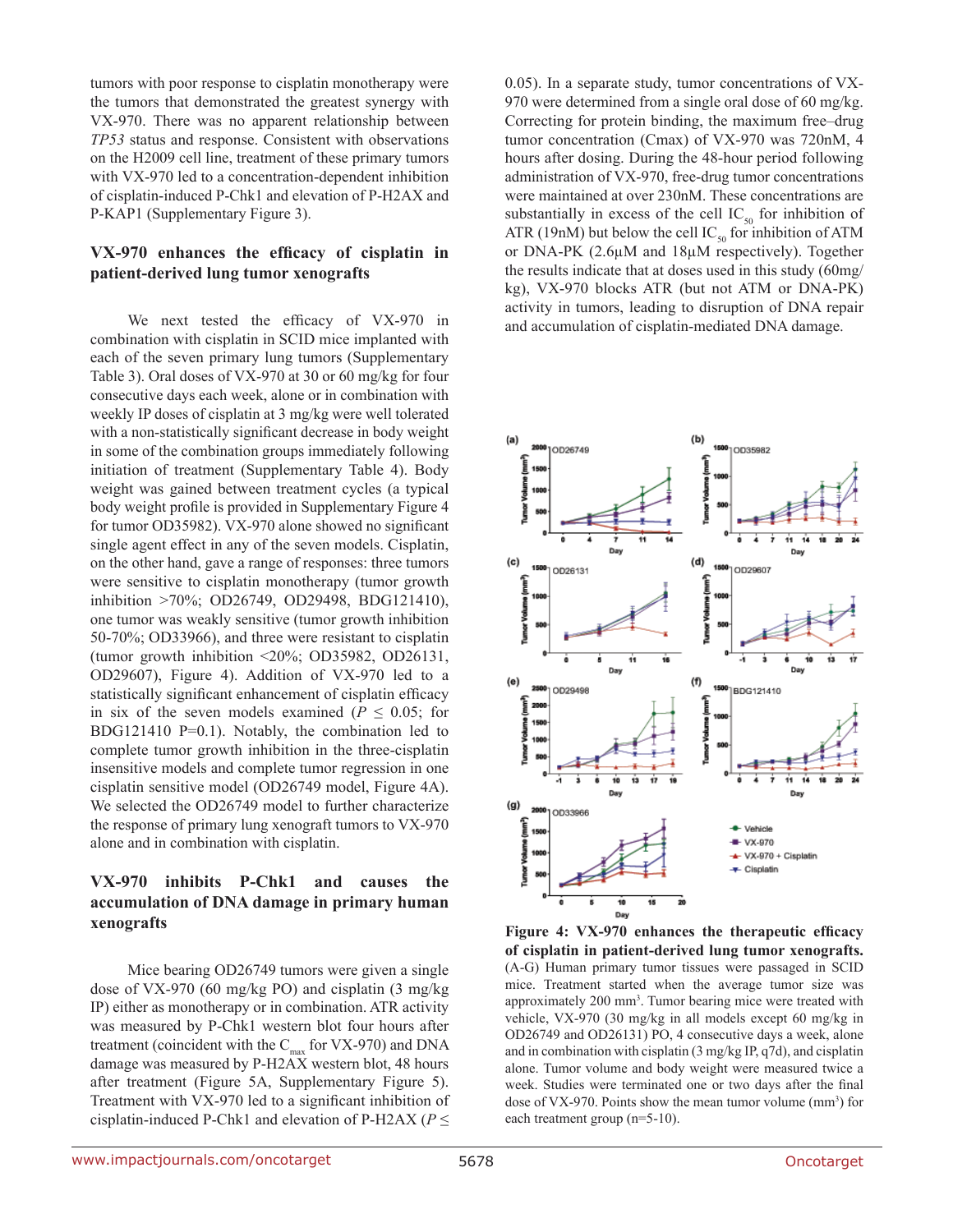**<sup>18</sup>F-fluorodeoxythymidine (18FLT) positron emission tomography (PET) is an early marker of tumor response to VX-970**

<sup>18</sup>FLT, an analog of the DNA nucleotide thymidine,

is taken up by proliferating cells and serves as a noninvasive imaging tracer of proliferative index, which can be detected by PET[36]. Mice bearing OD26749 tumors were treated with single doses of VX-970 (60 mg/kg PO) and cisplatin (3 mg/kg IP) individually or in combination. 18FLT uptake was assessed over a period of



**Figure 5:** VX-970 inhibits ATR and promotes sustained regression in a human primary lung tumor xenograft. (A) Mice bearing OD26749 tumors were treated with a single dose of VX-970 (60 mg/kg PO) and cisplatin (3 mg/kg IP) either as monotherapy or in combination. P-Chk1 and P-H2AX were analyzed by western blot 4 and 48 h after treatment, respectively, and were corrected to total H2AX levels. (B) Representative PET/CT images of mice at baseline (top row) and six days following the indicated treatment (bottom row). Concentration of <sup>18</sup>FLT is indicated by the intensity of the orange color in the PET image. An X-ray CT image of the skeletal system (white) is superimposed for anatomical reference. The tumor is circled (green). Treatment with VX-970 alone had no discernable effect on PET signal (image not shown). (C) Average standard uptake value (SUV) of 18FLT. (D) Tumor size changes as determined by CT. (E) Examination of prognostic value of 18FLT imaging. (F) Assessment of the durability of response to VX-970. OD26749 tumors were passaged in SCID mice to P4. Treatment started when the average tumor size was approximately 200 mm<sup>3</sup>. Tumor bearing mice were treated with vehicle, VX-970 alone (60 mg/kg PO, 4 consecutive days a week), cisplatin alone (3 mg/kg, IP, q7d) and the combination, for two weeks. Vehicle and VX-970 groups were terminated after the final dose of VX-970. Following treatment discontinuation, tumor growth in the cisplatin alone and combination groups was followed twice a week until the average tumor volume reached 1000 mm<sup>3</sup>. The arrowhead on the graph marks the end of treatment. Error bars are standard errors for all graphs.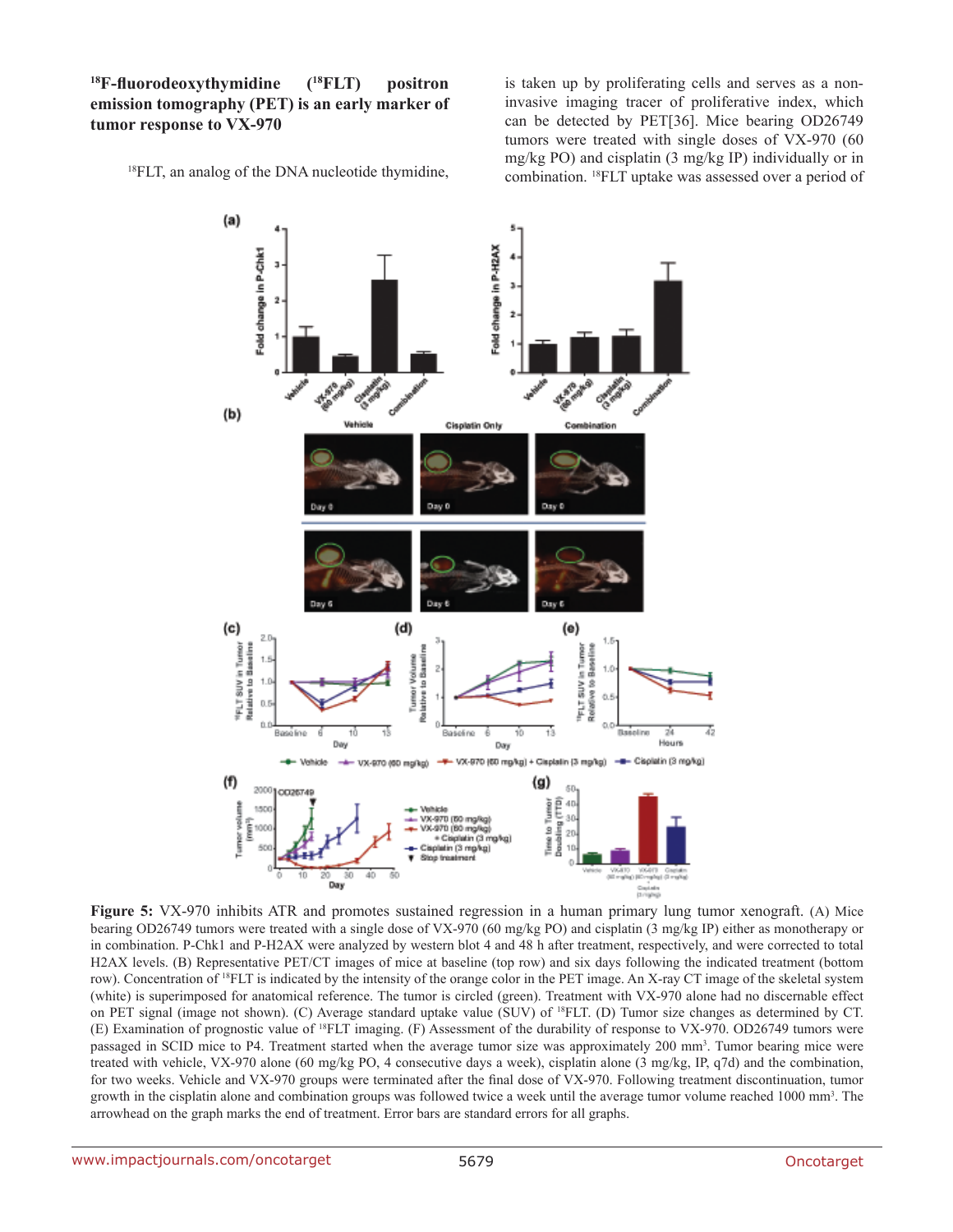13 days. Untreated tumors showed a pronounced uptake of 18FLT, with the standardized uptake value (SUV) greatly exceeding that seen in surrounding normal tissues (Figure 5B and C). Six days following treatment with cisplatin alone, the tumor SUV had dropped by nearly half compared to vehicle control  $(P \le 0.01)$ , Figure 5B and C). In contrast, administration with VX-970 alone at the doses used in this study had no effect on tumor SUV. Co-administration with VX-970 and cisplatin caused a mean drop in SUV that was greater than with cisplatin treatment alone (*P*<0.05 at day 10; Figure 5C). Tumor size, as measured by CT (Figure 5D), correlated with probe uptake. Co-administration of VX-970 with cisplatin led to significantly greater inhibition of tumor growth than was observed with cisplatin or VX-970 alone, ( $P \le 0.01$  at Day 10). To assess whether <sup>18</sup>FLT uptake could be used as a very early marker for tumor response, we examined tracer uptake during the 42 hours following initiation of treatment (Figure 5E). By 24 hours after treatment, suppression of 18FLT uptake in the combination treated mice was significantly greater than in mice treated with cisplatin alone (38 % vs. 24 % respectively,  $P \le 0.05$ ) and this difference was even more apparent by 42 hours (47 % vs. 23 %,  $P = 0.01$ ). These data support the potential for 18FLT uptake as a prognostic biomarker of response to VX-970 in combination with DNA damaging drugs such as cisplatin.

# **VX-970 and cisplatin combinations cause significant regression and delayed tumor regrowth in a human primary tumor xenograft model**

The durability of response to VX-970 with cisplatin was assessed in mice bearing OD26749 tumors. Mice were treated for two weeks with VX-970 daily at 60 mg/kg PO for four consecutive days each week and with cisplatin at 3 mg/kg IP once weekly. The combination induced profound and near complete tumor regression (Figure 5F) whereas cisplatin treatment alone only induced modest tumor growth inhibition. Upon cessation of treatment with the combination of VX-970 and cisplatin, tumor growth remained suppressed for three weeks before tumors started to grow back. The time-to-tumor-doubling from the start of the study (TTD) for the combination was 45 days, significantly longer than for cisplatin alone (25 days *P*  $< 0.05$ ).

# **DISCUSSION**

Double strand DNA breaks and replicative stress can lead to loss of genomic integrity and cell death. Consequently, cells have evolved a comprehensive surveillance and repair mechanism termed the DDR[5]. Growing evidence suggests that an effective DDR is critical for cancer cell survival following treatment with many DNA damaging anti-cancer drugs. Therefore much effort has been expended on the discovery and development of inhibitors of the DDR that could be used to enhance the efficacy of DNA damaging agents[37, 38]. Until recently, Chk1-targeted agents have been the only inhibitors of DDR signaling to progress into the clinic. However, more recently, two ATR-targeted drug candidates have been reported (VX-970, also referred to as VE-822[18], and AZD6738). In previous reports we have shown that VX-970 is a highly potent inhibitor of ATR in biochemical (ATR Ki  $\leq 0.2$ nM) and cell based assays (ATR  $IC_{50}$  19nM) with excellent selectivity over the related kinases ATM and DNA-PK and a panel of unrelated kinases[18]. This study describes the impact of inhibiting ATR by VX-970 on cell and tumor responses to DNA damaging drugs.

VX-970 blocks cisplatin induced P-Chk1 (S345) and elevates the levels of two DNA damage markers (P-H2AX at S139 and P-KAP1 at S824) in a concentrationdependent manner in cancer cell lines and primary human tumors. These changes are evident with concentrations of VX-970 as low as 100nM, significantly below the concentrations required to impact the activity of the other DNA repair kinases ATM and DNA-PK  $(IC_{50}$  values of  $2.6\mu$ M and  $18\mu$ M respectively[18]). This is consistent with the notion that inhibition of ATR impairs repair of DNA lesions leading to accumulation of damage[6, 39]. Phosphorylation of Chk1, H2AX and KAP1 could serve as clinical pharmacodynamic markers for ATR-targeted drug-candidates. However, in a recent study [33], VE-821 (a close analog of VX-970) failed to impact P-Chk1 (Ser-345) in ovarian cancer cell lines despite causing an elevation of P-H2AX. Therefore, we cannot discount the possibility that other kinases are able to phosphorylate Chk1 at Ser345 in certain contexts. To address this possibility, a comprehensive analysis of ATR-mediated phosphorylation of Chk1, across different cell types and during extended time courses, is warranted.

Several studies have used small numbers of cell lines to assess the potential for inhibition of the DDR to sensitize cancer cells to various DNA damaging agents. From these studies a couple of interesting observations emerged. First, despite ATR and Chk1 acting on the same signaling cascade[32], inhibition of these individual proteins can have quite different consequences [33, 40]. Second, disruption of p53 function can influence cellular response to inhibition of the DDR[8, 14-17, 19, 41-43]. This has been attributed to a synthetic lethal relationship between ATR and the ATM-p53 signaling pathway[8]. We sought to elaborate on these two observations by assessing the effects of the ATR inhibitor, VX-970, and the Chk1 inhibitor, AZD7762, on an extensive panel of lung cancer cell lines in combination with five DNA damaging drugs from various mechanistic classes. VX-970 sensitized many of the cell lines to all five DNA damaging agents. It sensitized cells to cisplatin most effectively with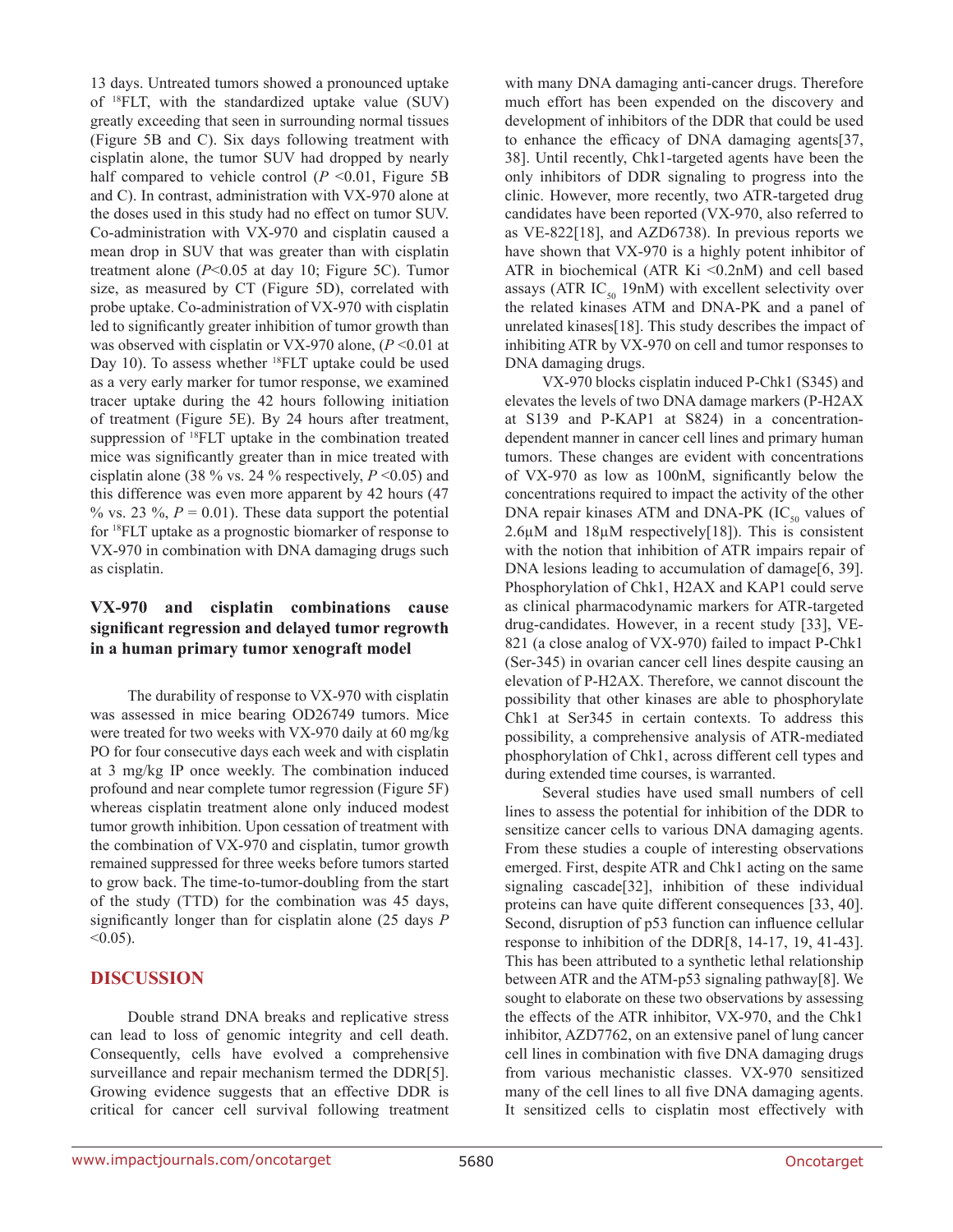over 80% of lines responding. Of these, half exhibited greater than 10-fold increases in sensitivity to the DNA damaging agent. In addition, in a small study VX-970 was shown to combine very effectively with carboplatin in two lung cancer cell lines (>10-fold shift in carboplatin  $IC_{50}$ , data not shown). The remarkable response to cisplatin is consistent with recent data implicating ATR in the activation of the Fanconi Anaemia DNA crosslink repair pathway, defects in which are characterized by hypersensitivity to interstrand crosslinking agents[44-46]. Taken with its established roles in the DDR, this may explain why inhibition of ATR is so effective in combination with cisplatin. The combination of VX-970 with oxaliplatin, another platinum based cross-linking drug, was however generally less effective than with cisplatin. These data suggest that subtle differences in the structure of the cross-link lesion may lead to different damage response pathways being activated.

A comparison of the overall profiles for AZD7762 and VX-970 highlights some interesting differences. Although AZD7762 sensitized some cancer cells to cisplatin, it was considerably less effective than VX-970. This decreased cell sensitivity to AZD7762 compared with VX-970 extended to combinations with oxaliplatin. On the other hand, although VX-970 was effective in combination with gemcitabine in most cells, AZD7762 appeared more effective. This was most evident from the higher proportion of cell lines that were hypersensitized (>10-fold shifts in gemcitabine IC50) to gemcitabine by AZD7762 *vs* VX-970. Taken together, these findings support ATR-dependent but Chk-independent survival responses to certain DNA cross-linking agents. In addition, our data indicate that AZD7762 may be a more effective mechanism to sensitize cells to gemcitabine than a selective ATR inhibitor like VX-970. This may be attributable to the fact that AZD7762 also has Chk2 inhibitory activity[34]. Clearly, more work is required to fully elucidate the impact of different replication stress structures on DDR signaling. To address the role of p53 in determining cell fate following co-administration with inhibitors of the DDR and DNA damaging drugs, we studied the impact of p53 knockdown using an isogenically controlled cell pair and also analyzed the full cell panel for statistical correlations between cell response and *TP53* status (since *TP53* status can be readily assessed in the clinic in contrast to p53 function). Consistent with previous reports using isogeneic cell systems[8, 14-17, 19], we showed that p53 loss increased cell sensitivity to ATR inhibition in combination with all five DNA damaging drugs. However, in the context of an extensive and heterogeneous cell panel, using *TP53* status, the picture became less clear. Only for the combination of VX-970 and cisplatin was a relationship observed between response and *TP53* status, however this did not reach statistical significance  $(P = 0.08)$ . Furthermore, when VX-970 was tested in combination with cisplatin in a panel of seven primary lung tumors, there was no clear relationship between cell response to VX-970 and *TP53* status. A number of hypotheses can be provided to explain the differences between isogenic cell responses and the large cell panel data. Firstly, not all *TP53* mutations lead to loss of p53 function. Conversely some *TP53* wild type cells may be sensitive to ATR inhibition if there are defects elsewhere in the ATM-p53 pathway. This situation has been reported with the HCT116 colorectal cancer cell line that is highly sensitive to ATR inhibitors despite being wild type for *TP53*. In this case, defects in both ATM expression and activation have been described[8]. Additionally, high background levels of replication stress would also place a significant reliance on the ATR repair pathway, which may be independent of ATM pathway function. For example, it has been shown that expression of oncogenes such as Myc, Ras or Cyclin E, which cause disregulated DNA replication, drive high levels of replicative stress[13]. Cells expressing such oncogenes have been reported to be highly sensitive to ATR inhibition or depletion, in the absence of additional DNA damaging treatment. In all cases these cells expressed wild type *TP53*[14, 20-22]. Predicting which tumors will respond to treatment with drugs like VX-970 is clearly of great clinical relevance and further work is warranted.

To assess the chances of success in the clinic, we looked at VX-970 in combination with cisplatin in a panel of seven xenograft models derived from primary human NSCLC samples. At doses where VX-970 had no effect as a monotherapy, it significantly improved responses to cisplatin ( $P \le 0.05$ ) in six out of the seven models. Notably, three of the seven tumors were not responsive to cisplatin monotherapy, however co-treatment with VX-970 caused complete tumor growth inhibition. Additionally, in one cisplatin sensitive model (OD26749) the combination of VX-970 and cisplatin led to rapid, complete and durable regression. In all *in vivo* studies the combination of cisplatin and VX-970 was well tolerated. Free drug tumor levels of VX-970 were maintained for 48 hours after administration at concentrations well over that required to block ATR activity in cells. However, even at Cmax, the free drug concentrations of VX-970 were significantly below that required to block ATM or DNA-PK activity in cells. This, coupled with biomarker data showing blockade of ATR activity and accumulation of DNA damage is consistent with the anti-cancer activity of VX-970 being driven by inhibition of ATR and subsequent impaired DNA damage repair.

Finally, we assessed the potential for PET imaging, using the 18FLT tracer, as an early marker of tumor response to co-treatment with VX-970 and cisplatin. Treatment with cisplatin alone resulted in a marked decrease in 18FLT uptake. The addition of VX-970 to cisplatin led to a further decrease in 18FLT uptake at nadir and also altered the kinetics of uptake; decreased 18FLT uptake occurred earlier and was sustained for longer in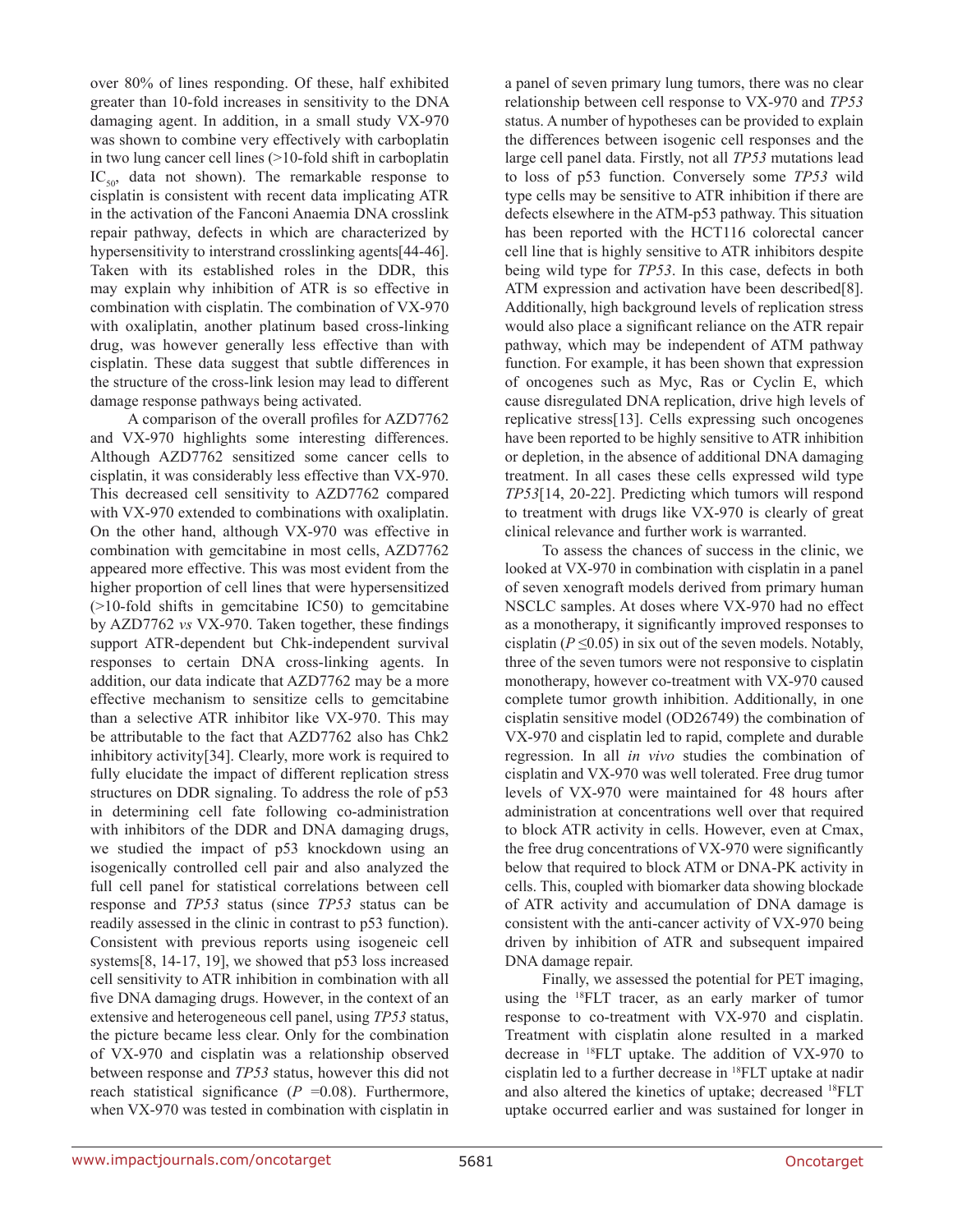the combination group than with cisplatin alone. The increased impact on 18FLT uptake for the combination group *vs* cisplatin monotherapy was reflected in improved tumor growth inhibition. Importantly, differences in <sup>18</sup>FLT uptake between the combination and cisplatin monotherapy groups were discernible before differences in tumor size could be detected. This supports the use of 18FLT-PET imaging as an early marker of efficacy in the clinic.

In the studies described here, we have used a range of translational *in vitro* and *in vivo* models to demonstrate the potential VX-970 may have to increase the efficacy of DNA damaging therapy in patients with lung cancer. Our results support a proposal that inhibition of ATR will provide a new approach to improve patient responses to the DNA damaging agents that form the current standardof-care across many cancer indications.

### **METHODS**

#### **Compounds**

SN-38 (active metabolite of irinotecan), etoposide, cisplatin and oxaliplatin were obtained from Sigma-Aldrich, gemcitabine from Sequoia Research Products and AZD7762 from Thermo Fisher.

#### **Cell Lines**

COR-L23 and EBC-1 cell lines were obtained from the European Collection of Cell Lines (ECACC) and the Japanese Collection of Research Bioresources (JCRB), respectively. All other cell lines were purchased from American Type Culture Collection (ATCC). No additional in-house authentication of cell lines was carried out. Cells were cultured in DMEM high glucose (Life Technologies) supplemented with 10% heat-inactivated FBS (Hyclone).

### **Immunoblotting Analysis**

Extracts were prepared in SDS-PAGE sample buffer and immunoblotted as described previously[8] using antibodies for Chk1 (Santa Cruz), phospho-Chk1-S345 and H2AX (Cell Signaling), phospho-H2AX-S139 (Millipore), phospho-KAP1-S824 (AbCam), KAP1 (Thermo Fisher) and GAPDH (Life Technologies).

# **Cell Line Viability and IC<sub>50</sub> Analysis**

Compounds were added in a 5-concentration dose response for DDR inhibitors (VX-970: 25 nM-2 µM and AZD7762: 62 nM-5  $\mu$ M) and a 6-concentration dose response for genotoxic agents (etoposide: 10 nM-10 µM, gemcitabine: 0.16 nM-160 nM, cisplatin: 20 nM-20 µM, oxaliplatin: 40 nM-40 µM, SN-38: 0.12 nM-120 nM). Cells were incubated for 96 h and viability was measured using CellTiterGlo (Promega). Genotoxin  $IC_{50}$  values were calculated using DMSO-normalized cell survival values. Genotoxin  $IC_{50}$  values in the presence of DDR inhibitor were calculated using DDR inhibitor-normalized cell survival values.  $IC_{50}$  values were calculated using the R package drc (University of Copenhagen). Statistical analyses were also run using the R package[47]. Maximum  $IC_{50}$  shifts were calculated using the maximum absolute value of the ratio of the genotoxic  $IC_{50}$  at a given DDR inhibitor concentration to the  $IC_{50}$  with no DDR inhibitor. Heat maps were generated using the Spotfire software package (TIBCO Software, Inc)

#### **Primary Tumor** *In Vitro* **Chemosensitivity Assay**

Human tumor xenografts were resected from mice and the cells were dissociated as described previously[48]. Dissociated cells were washed and resuspended in PC-1 medium (Invitrogen) and plated in ultra-low attachment plates (Costar). Cisplatin was tested from 70 nM to 50 M and VX-970 from 4 nM to 3  $\mu$ M. Cell viability was measured after 6 days using the CellTiter-Glo assay (Promega). Synergy and antagonism were assessed according to the Bliss independence model as described previously (8).

#### **Animals**

Female Severe Combined Immunodeficiency (Fox Chase SCID, CB-17) mice weighing 17-19 g (Charles River Laboratories) were acclimatized with access to food and water ad libitum and handled in accordance with IACUC regulations and guidelines.

### **Ethics Statement**

Investigation has been conducted in accordance with the ethical standards and according to the Declaration of Helsinki and according to national and international guidelines and has been approved by the authors' institutional review board.

### **Xenograft Studies**

Human lung tumor samples were procured by the National Disease Research Interchange (NDRI) and Tissue Solutions Ltd. Tumor xenograft models were established by implanting fresh patient tumor fragments into SCID mice. The tumor line was expanded and maintained by serial passage of tumor fragments (50- 150 mg) subcutaneously (SC). To promote growth, 75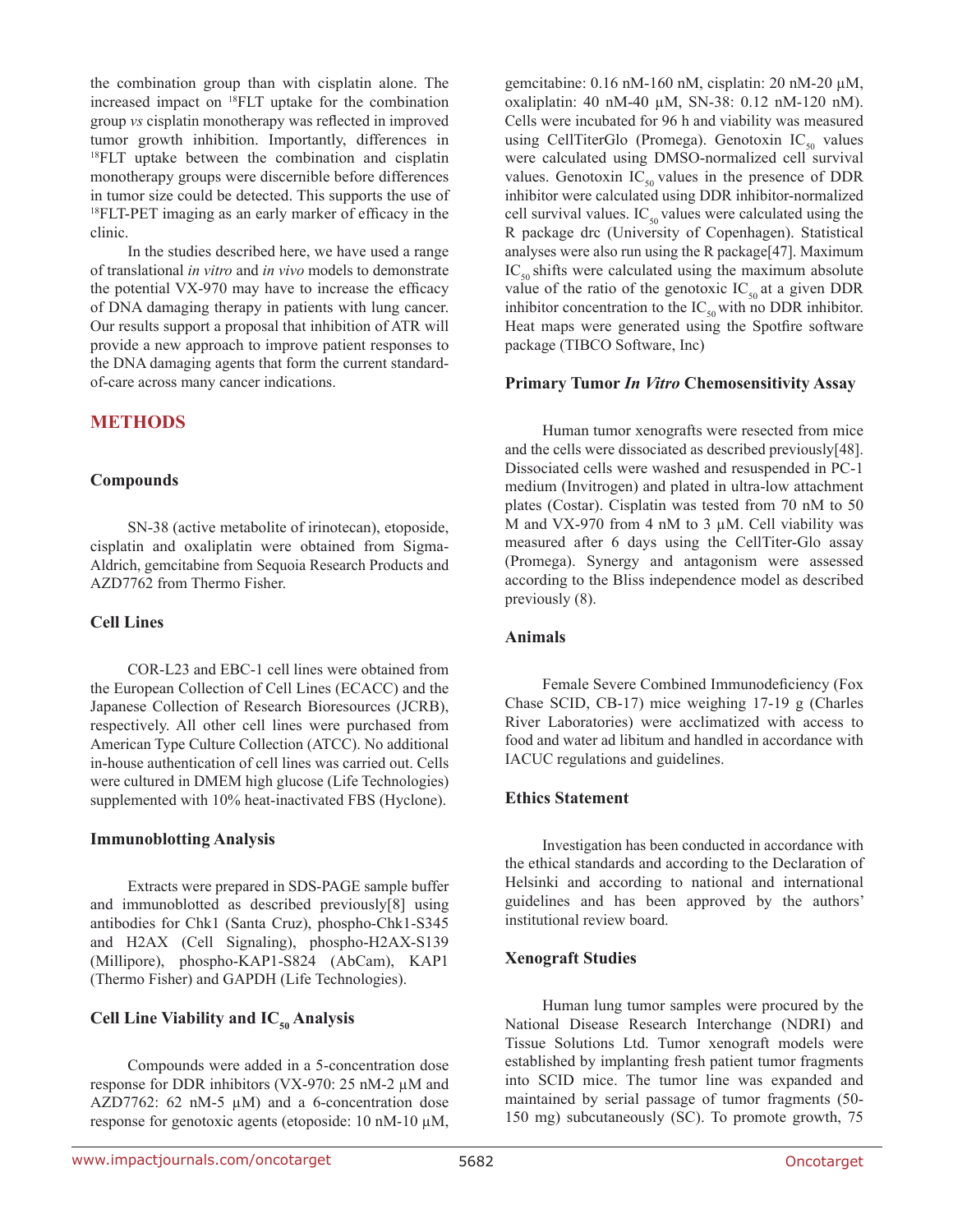to 100 µL of Matrigel (BD Biosciences) supplemented with growth factors was injected SC into the site of implantation. VX-970 was dissolved in 10% Vitamin E d-alpha tocopheryl polyethylene glycol 1000 succinate (TPGS) and administered by oral gavage at 30 mg/ kg for all primary tumor models except OD26749 and OD26131 (60 mg/kg) in a dosing volume of 10 mL/kg. Cisplatin (Sigma) was solubilized in injectable saline (0.9 % sodium chloride, ThermoFisher) and administered by intraperitoneal (IP) injection at 3 mg/kg in a dosing volume of 10 mL/kg. Randomization was initiated when the average tumor size was approximately 200 mm3. Tumor bearing mice were administered with VX-970 (PO, 4 consecutive days a week; OD26749, OD26131, OD35982, OD29607, OD29498, BDG121410 and OD33966) alone and in combination with cisplatin (3 mg/ kg IP, q7d). Depending on the rate of tumor growth, two (OD26749 and OD26131) or three treatment (OD35982, OD29607, OD29498, BDG121410 and OD33966) cycles were performed during the course of the study. For the OD26749 recurrence study, two treatment cycles were performed and then tumor growth was monitored until the mean tumor volume reached 1000 mm3. Tumor volumes and body weights were measured twice a week starting on the first day of treatment until study termination. Tumor volumes were calculated using the formula (length x width2)/2. Fold difference in final mean tumor volume for the cisplatin alone and combination treatment groups was determined. For the OD26749 recurrence study, time-totumor doubling (TTD) was reported as the time required for the average tumor volume to increase by 2-fold compared with the average starting volume.

# **Positron Emission Tomography (PET)**

Animals bearing OD26749 xenografts were randomized into vehicle, cisplatin only (3 mg/kg IP), VX-970 only (60 mg/kg PO) and a combination group. The dosing regimen for the 13-day study (Figure 5, B-D) consisted of a single dose of VX-970 and cisplatin. A subsequent experiment examining early response (Figure 5E) consisted of three treatment groups: vehicle, cisplatin only (3 mg/kg IP single dose), and combination of cisplatin and VX-970 (60 mg/kg VX-970 PO). All animals received an intravenous injection of 18F-FLT (PETNET Solutions) at 5  $\mu$ Ci/g in the lateral tail vein. After onehour uptake, mice were anesthetized using 2 % isofluane (Baxter) and positioned prone in a four-mouse bed. X-Ray Computed Tomography images were acquired using an Inveon Multimodality CT (Siemens Preclinical Solutions) and reconstructed using a cone beam algorithm into 384 x 384 x 602 image arrays with a 217 µm pixel size. The bed was then advanced into a mechanically-docked Inveon PET scanner (Siemens Preclinical Solutions) without mice being removed from the bed. PET emission data was acquired for 15 minutes. Images were reconstructed using

a 2D Filtered Back Projection algorithm corrected for scatter into  $128 \times 128 \times 159$  image arrays with a 0.77 mm pixel size and 0.796 mm slice thickness. CT images were spatially aligned to the PET images using a predefined fixed transformation matrix and used for attenuation correction of the PET scans. Processing of reconstructed images was performed using Inveon Research Workplace (Siemens Preclinical Solutions). The mouse xenograft tumor was defined on the CT image without the reference to the PET overlay image. 3D regions of interest were created from interpolated 2D regions of interest drawn every eight slices in the axial view. Volume of the xenograft was obtained from the CT image. PET voxel intensity values were converted to standard uptake values (SUV) by the usual equation:  $SUV =$  activity in region of interest (ROI) / (injected dose / mouse body weight), after accounting for decay of injected isotope.

### **Statistical Analysis**

Odds ratio and *P* values for *TP53* mutational analyses were calculated using one-sided Fisher test. Unpaired, two tailed t-tests on tumor volume were used to evaluate statistical significance between treatment groups in efficacy studies using human primary models.

# **ACKNOWLEDGEMENTS**

We acknowledge use of tissues procured by the National Disease Research Interchange (NDRI) with support from NIH grant 5 U42 RR006042. We acknowledge Paul Caron for assembly of heat map representing max  $IC_{50}$  shift data.

# **REFERENCES**

- 1. Longley DB and Johnston PG. Molecular mechanisms of drug resistance. The Journal of Pathology. 2005; 205:275- 292.
- 2. Olaussen KA, Dunant A, Fouret P, Brambilla E, Andre F, Haddad V, Taranchon E, Filipits M, Pirker R, Popper HH, Stahel R, Sabatier L, Pignon JP, Tursz T, Le Chevalier T, Soria JC, et al. DNA repair by ERCC1 in non-small-cell lung cancer and cisplatin-based adjuvant chemotherapy. The New England Journal of Medicine. 2006; 355:983-991.
- 3. Hegi ME, Diserens AC, Gorlia T, Hamou MF, de Tribolet N, Weller M, Kros JM, Hainfellner JA, Mason W, Mariani L, Bromberg JE, Hau P, Mirimanoff RO, Cairncross JG, Janzer RC and Stupp R. MGMT gene silencing and benefit from temozolomide in glioblastoma. The New England Journal of Medicine. 2005; 352:997-1003.
- 4. Norquist B, Wurz KA, Pennil CC, Garcia R, Gross J, Sakai W, Karlan BY, Taniguchi T and Swisher EM. Secondary somatic mutations restoring BRCA1/2 predict chemotherapy resistance in hereditary ovarian carcinomas.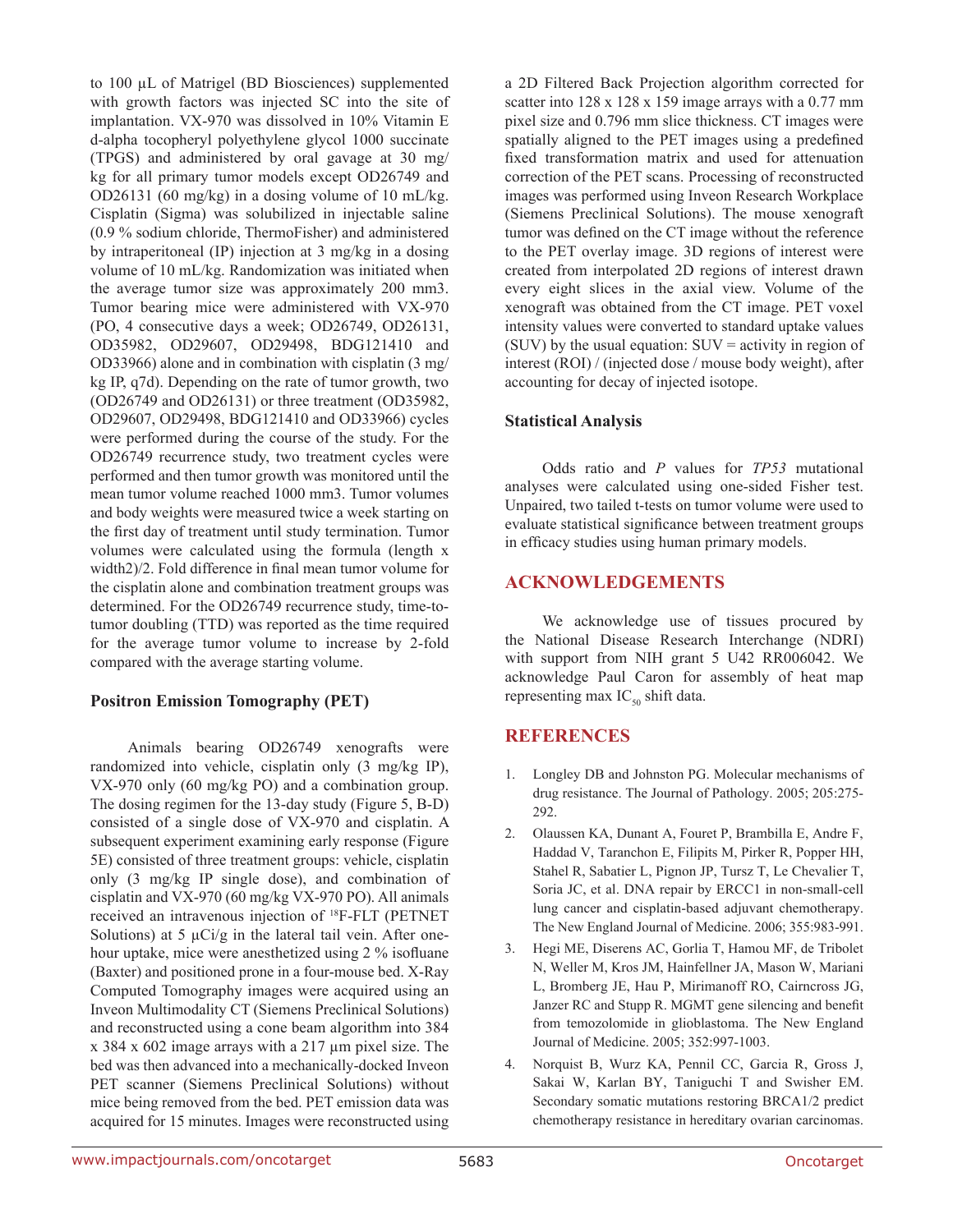Journal of Clinical Oncology : official journal of the American Society of Clinical Oncology. 2011; 29:3008- 3015.

- 5. Jackson SP and Bartek J. The DNA-damage response in human biology and disease. Nature. 2009; 461:1071-1078.
- 6. Cimprich KA and Cortez D. ATR: an essential regulator of genome integrity. Nature Reviews Molecular Cell Biology. 2008; 9:616-627.
- 7. Kastan MB and Bartek J. Cell-cycle checkpoints and cancer. Nature. 2004; 432:316-323.
- 8. Reaper PM, Griffiths MR, Long JM, Charrier JD, Maccormick S, Charlton PA, Golec JM and Pollard JR. Selective killing of ATM- or p53-deficient cancer cells through inhibition of ATR. Nature Chemical Biology. 2011; 7:428-430.
- 9. Cancer Genome Atlas N. Comprehensive molecular portraits of human breast tumours. Nature. 2012; 490:61-70.
- 10. Ding L, Getz G, Wheeler DA, Mardis ER, McLellan MD, Cibulskis K, Sougnez C, Greulich H, Muzny DM, Morgan MB, Fulton L, Fulton RS, Zhang Q, Wendl MC, Lawrence MS, Larson DE, et al. Somatic mutations affect key pathways in lung adenocarcinoma. Nature. 2008; 455:1069- 1075.
- 11. Greenman C, Stephens P, Smith R, Dalgliesh GL, Hunter C, Bignell G, Davies H, Teague J, Butler A, Stevens C, Edkins S, O'Meara S, Vastrik I, Schmidt EE, Avis T, Barthorpe S, et al. Patterns of somatic mutation in human cancer genomes. Nature. 2007; 446:153-158.
- 12. Jiang H, Reinhardt HC, Bartkova J, Tommiska J, Blomqvist C, Nevanlinna H, Bartek J, Yaffe MB and Hemann MT. The combined status of ATM and p53 link tumor development with therapeutic response. Genes & Development. 2009; 23:1895-1909.
- 13. Halazonetis TD, Gorgoulis VG and Bartek J. An oncogeneinduced DNA damage model for cancer development. Science. 2008; 319:1352-1355.
- 14. Toledo LI, Murga M, Zur R, Soria R, Rodriguez A, Martinez S, Oyarzabal J, Pastor J, Bischoff JR and Fernandez-Capetillo O. A cell-based screen identifies ATR inhibitors with synthetic lethal properties for cancerassociated mutations. Nature Structural & Molecular Biology. 2011; 18:721-727.
- 15. Murga M, Bunting S, Montana MF, Soria R, Mulero F, Canamero M, Lee Y, McKinnon PJ, Nussenzweig A and Fernandez-Capetillo O. A mouse model of ATR-Seckel shows embryonic replicative stress and accelerated aging. Nature Genetics. 2009; 41:891-898.
- 16. Nghiem P, Park PK, Kim Ys YS, Desai BN and Schreiber SL. ATR is not required for p53 activation but synergizes with p53 in the replication checkpoint. The Journal of Biological Chemistry. 2002; 277:4428-4434.
- 17. Sangster-Guity N, Conrad BH, Papadopoulos N and Bunz F. ATR mediates cisplatin resistance in a p53 genotypespecific manner. Oncogene. 2011; 30:2526-2533.
- 18. Fokas E, Prevo R, Pollard JR, Reaper PM, Charlton PA, Cornelissen B, Vallis KA, Hammond EM, Olcina MM, Gillies McKenna W, Muschel RJ and Brunner TB. Targeting ATR in vivo using the novel inhibitor VE-822 results in selective sensitization of pancreatic tumors to radiation. Cell Death & Disease. 2012; 3:e441.
- 19. Nghiem P, Park PK, Kim Y, Vaziri C and Schreiber SL. ATR inhibition selectively sensitizes G1 checkpointdeficient cells to lethal premature chromatin condensation. Proceedings of the National Academy of Sciences of the United States of America. 2001; 98:9092-9097.
- 20. Gilad O, Nabet BY, Ragland RL, Schoppy DW, Smith KD, Durham AC and Brown EJ. Combining ATR suppression with oncogenic Ras synergistically increases genomic instability, causing synthetic lethality or tumorigenesis in a dosage-dependent manner. Cancer Research. 2010; 70:9693-9702.
- 21. Schoppy DW, Ragland RL, Gilad O, Shastri N, Peters AA, Murga M, Fernandez-Capetillo O, Diehl JA and Brown EJ. Oncogenic stress sensitizes murine cancers to hypomorphic suppression of ATR. The Journal of Clinical Investigation. 2012; 122:241-252.
- 22. Murga M, Campaner S, Lopez-Contreras AJ, Toledo LI, Soria R, Montana MF, D'Artista L, Schleker T, Guerra C, Garcia E, Barbacid M, Hidalgo M, Amati B and Fernandez-Capetillo O. Exploiting oncogene-induced replicative stress for the selective killing of Myc-driven tumors. Nature Structural & Molecular Biology. 2011; 18:1331-1335.
- 23. Pires IM, Olcina MM, Anbalagan S, Pollard JR, Reaper PM, Charlton PA, McKenna WG and Hammond EM. Targeting radiation-resistant hypoxic tumour cells through ATR inhibition. British Journal of Cancer. 2012; 107:291- 299.
- 24. Hammond EM, Dorie MJ and Giaccia AJ. Inhibition of ATR leads to increased sensitivity to hypoxia/ reoxygenation. Cancer Research. 2004; 64:6556-6562.
- 25. Lesnock JL, Darcy KM, Tian C, Deloia JA, Thrall MM, Zahn C, Armstrong DK, Birrer MJ and Krivak TC. BRCA1 expression and improved survival in ovarian cancer patients treated with intraperitoneal cisplatin and paclitaxel: a Gynecologic Oncology Group Study. British Journal of Cancer. 2013; 108:1231-1237.
- 26. Carser JE, Quinn JE, Michie CO, O'Brien EJ, McCluggage WG, Maxwell P, Lamers E, Lioe TF, Williams AR, Kennedy RD, Gourley C and Harkin DP. BRCA1 is both a prognostic and predictive biomarker of response to chemotherapy in sporadic epithelial ovarian cancer. Gynecologic Oncology. 2011; 123:492-498.
- 27. Travis WD. Pathology of lung cancer. Clinics in Chest Medicine. 2011; 32:669-692.
- 28. Cufer T, Ovcaricek T and O'Brien ME. Systemic therapy of advanced non-small cell lung cancer: major-developments of the last 5-years. European Journal of Cancer. 2013; 49:1216-1225.